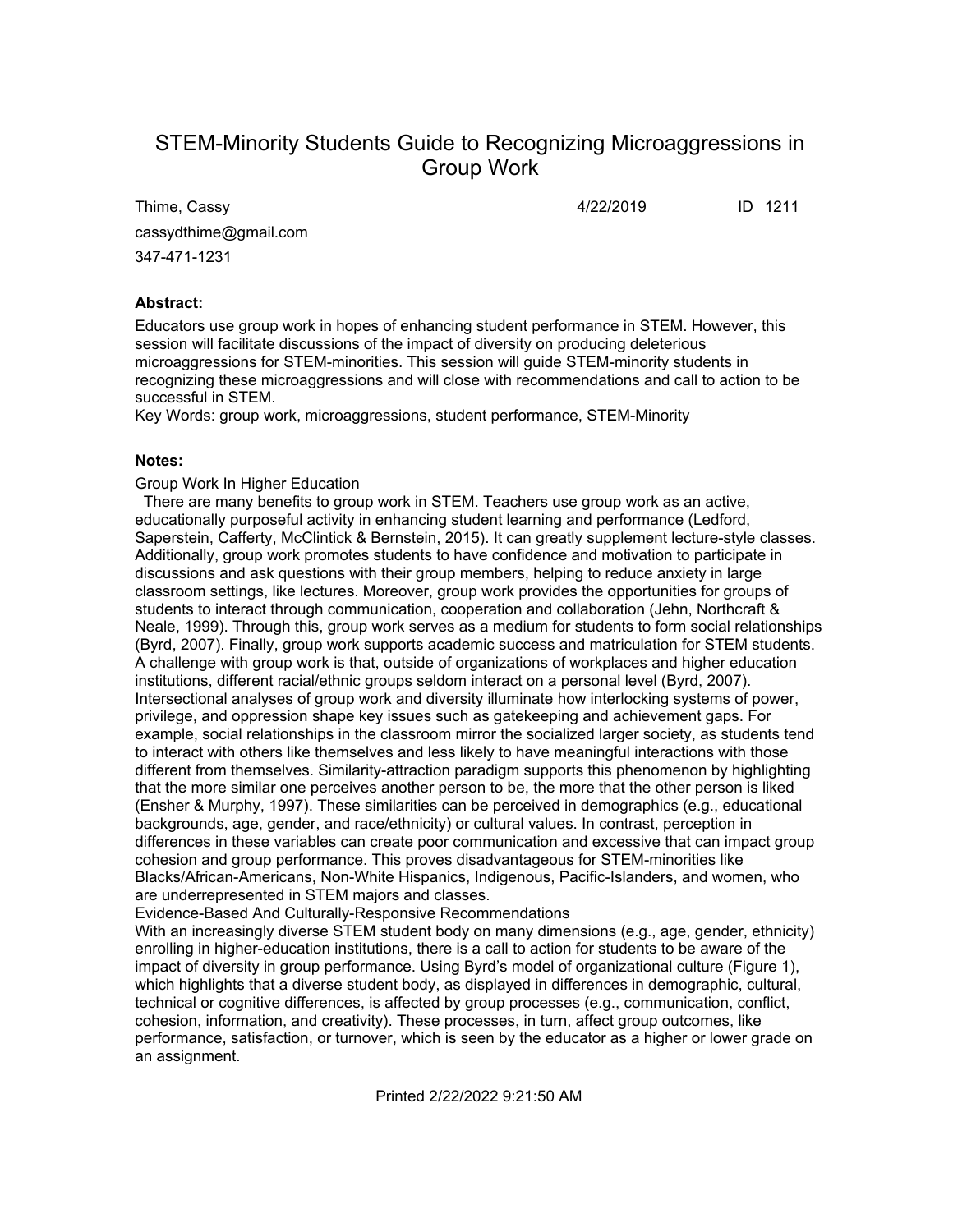Figure 1: The model: The effects of diversity on group processes and outcomes. Replicated from: Byrd, M. Y. (2007). The effects of racial conflict on organizational performance: A search for theory. New Horizons in Adult Education and Human Resource Development, 21(1-2), 13-28.

Students should, also, be aware of micro-aggressions, or negative micro-messages, and how they manifest in diverse STEM student groups engaged in group work. National Alliance for Partnerships in Equity (NAPE) identified micro-messages as a critical but insufficiently addressed phenomenon (2015). NAPE's cultural wheel (Figure 2) shows how microaggressions can come from biases and cultural stereotypes and that these micro-messages can lead to an accumulation of disadvantage performance outcomes in affected students and lower self-efficacy, especially for STEM-minorities. Subsequently, perceptions of one's self-efficacy can lead to behavioral changes in students. While many efforts have been placed on teaching undergraduate students and staff to reflect on bias and stereotypes and their own behaviors (NAPE, 2015), further efforts should be used with students in discovering and addressing micro-messages in the classroom.

Figure 2: Replicated from: NAPE, 2015. Mighty Micromessages for Student Success. National Alliance for Partnerships in Equity. Retrieved at: Avid.org.

Students should also be privy to impact and sources of the three different types of diversity: informational diversity, social category diversity, and value diversity (Jehn, Northcraft, & Neale, 1999). Informational diversity comes from differences in educational background and training experiences. Social category diversity comes from differences in race, gender and ethnicity, between members in a group. This can come from members of a group choosing to show favoritism to members that belong to their social category. Value diversity comes from differences in the group that exist in what the group's real task, goal, target or mission should be (p. 745). In a group work setting at a higher institution, for example, value diversity could present itself when members value effectiveness while others value efficiency. Examination of the diversity types in a group, for a student, can help students be proactive or to predict the different types of diversity that may arise and how that can enhance or impede interpersonal relations, or group cohesion, within the group. Jehn, Northcraft, and Neale (1999) conducted a significant study that measured diversity and workgroup performance. They used a study sample of 545 employees that formed various work units or teams in one of the top three firms in the household goods moving industry. The researchers found that relationship conflict was often caused by social category diversity and value diversity, with informational diversity being the least likely of the three to form relationship conflict in the group. The research supported the hypothesis that process conflict will mediate the effects of informational diversity on workgroup performance. This research concluded that for a team to be effective, members should have high information diversity and low value diversity and for a team to be efficient, members should have low value diversity. Students, alongside educators, can support these findings by promoting effectiveness and efficiency practices in group work. Differences in race between members, a type of social category diversity in a group, can be a big reason for micro-messages. For instance, non-marginalized racial members of a group, or STEMmajorities, through a culture of privilege, can cause members of a marginalized group, like STEMminorities, to not function at their highest level of performance (Byrd, 2007). Stressful situations, like those created by the perceptions of micro-inequities in a group, can lead groups members who differ from the majority to develop negative psychological and physiological factors, like depression, anger, nervousness, anxiety, and elevated blood pressure. Additionally, manifestations of dysfunctional psychological outcomes, like low self-worth and self-esteem, can occur. Students should learn to recognize these negative psychological and physiological factors and intervene. Students, with the aide of their educators, should encourage group cohesion is a group process, the forces interacting to keep a group intact, in group work (Nagel, 2015). Nagel (2015) defined group cohesion by three variables: (a) interpersonal attraction, a shared attachment to members of the group; (b) task commitment, a share commitment to the group's tasks; and (c) group pride, the

Printed 2/22/2022 9:21:50 AM